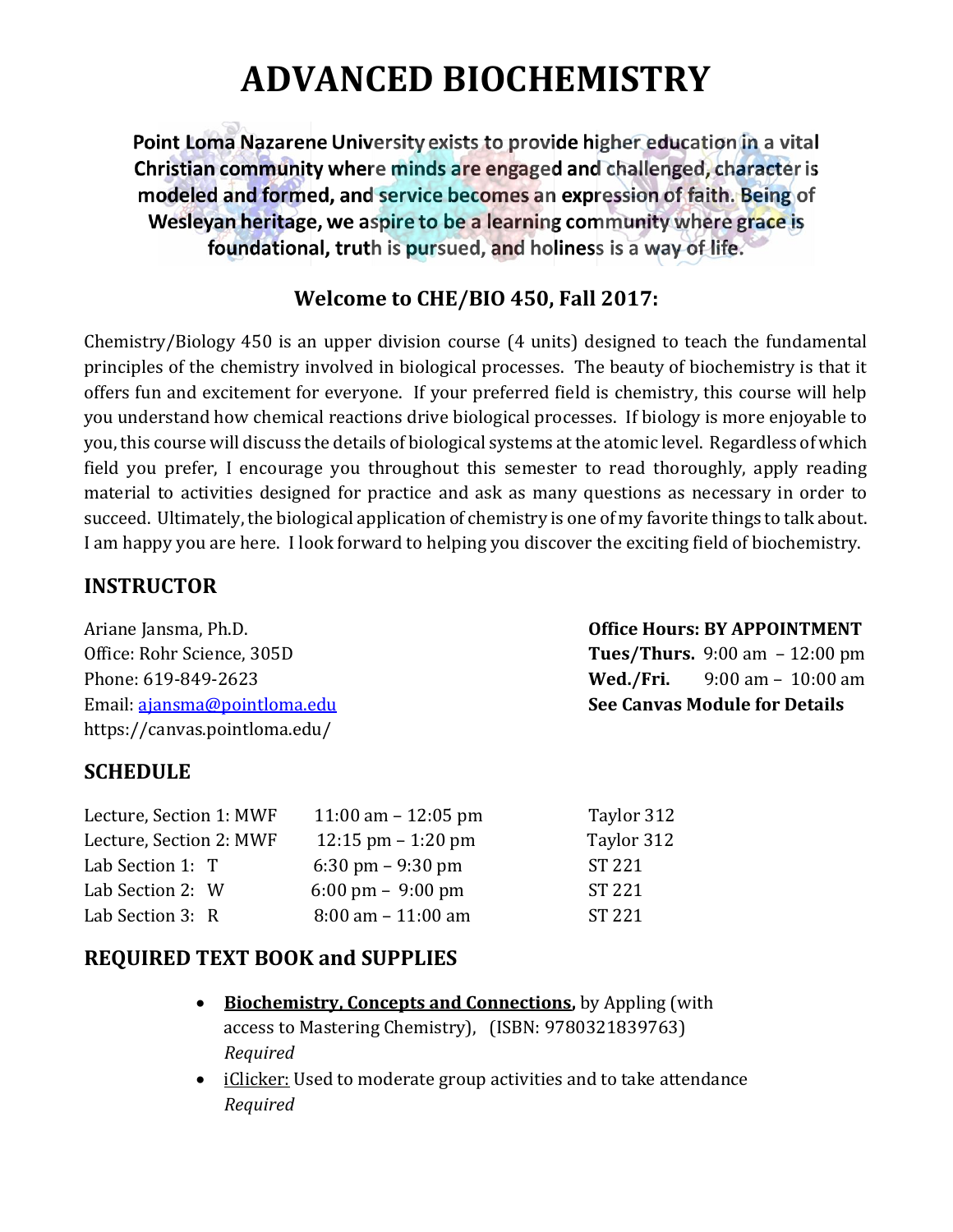# **RECOMMENDED SUPPLIES**

- Lap top computer we will be working in teams throughout the semester using the protein visualization software PyMOL
	- o Please discuss with your team to ensure there is one lap top per team for every class
- PvMOL Software
	- o You will receive a tutorial the first week of class to help you install the student version of PyMOL (free) on your personal computers

# **COURSE GOALS and LEARNING OBJECTIVES**

At the end of the course, you will be able to:

- Recognize the structures of the 20 amino acids
- Apply specific properties of these amino acids to protein folding and activity
- Identify and evaluate enzymatic active sites based on appropriate chemical reactivity
- Apply specific chemical reactions to the processes of metabolism
- Recognize how and when cells must degrade specific proteins
- Outline defining mechanisms and lifecycles of several representative viruses

**Catalog Description:** Detailed analysis of protein and membrane structure. Includes quantitative approaches to the study of enzymes, catalytic mechanisms of enzymes, and a survey of the major metabolic pathways of carbohydrates, lipids, amino acids and nucleic acids. Course includes one three-hour laboratory each week.

# **CLASS ATTENDANCE**

History has shown that regular attendance is necessary for success in this course. We will spend time in class discussing the material and applying this information to questions which will be covered in the exams. It is definitely in your best interest to attend class. Prior instructor notification via email is necessary for an absence to be excused. Missed assignments can only be made up for full credit for excused absences and students are responsible for all assignments and material covered.

#### **EXAMS**

Exams will be held during the lab sections. You may choose which lab section to attend for the exam, based on what works best for your schedule. Exams during lab time serve two purposes. First, this provides sufficient time to use the lecture corresponding to an exam day as a review session. Second, because this course covers such an extensive amount of material, this will provide sufficient time to allow 2 hours to complete the exam.

# **EVALUATION**

The activities described above will contribute to your total course grade according to the following:

|  | 30% |
|--|-----|
|  | 15% |
|  | 20% |
|  | 20% |
|  | 15% |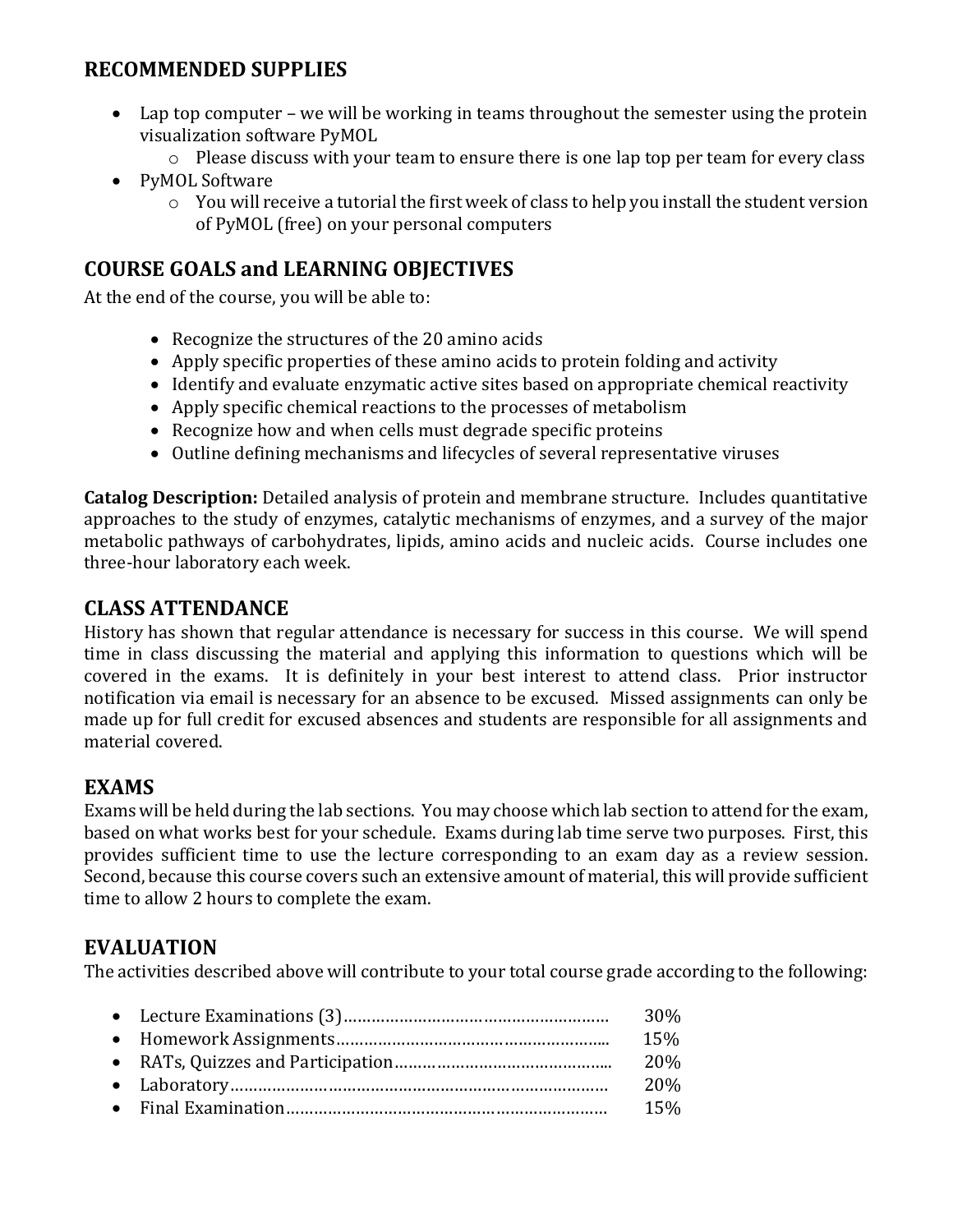# **GRADES**

Letter grades will be assigned at the end of the course based on your percentage of total possible points, according to the following scale:

|                       | $A\,93 - 100\%$      | $A - 90 - 92.9\%$ |
|-----------------------|----------------------|-------------------|
| $B^+$ 87 – 89.9 %     | <b>B</b> 83 – 86.9 % | $B - 80 - 82.9\%$ |
| $C^+$ 77 – 79.9 %     | $C$ 73 – 76.9 %      | $C - 70 - 72.9\%$ |
| $D^*$ 67 – 69.9 %     | <b>D</b> 63 – 66.9 % | $D+60-62.9\%$     |
| $\mathbf{F}$ < 59.9 % |                      |                   |

### **FINAL EXAMINATION POLICY**

Successful completion of this class requires taking the final examination **on its scheduled day**. The final examination schedule is posted below as well as the Class Schedules site. No requests for early examinations or alternative days will be approved.

# **PLNU ACADEMIC HONESTY POLICY**

Students should demonstrate academic honesty by doing original work and by giving appropriate credit to the ideas of others. "Academic dishonesty" is the act of presenting information, ideas, and/or concepts as one's own when in reality they are the results of another person's creativity and effort. A faculty member who believes a situation involving academic dishonesty has been detected may assign a failing grade for that assignment or examination, or, depending on the seriousness of the offense, for the course. See **Academic Policies** in the undergrad student catalog for definitions of kinds of academic dishonesty and for further policy.

#### **PLNU COPYRIGHT POLICY**

Point Loma Nazarene University, as a non-profit educational institution, is entitled by law to use materials protected by the US Copyright Act for classroom education. Any use of those materials outside the class may violate the law.

# **PLNU ATTENDANCE and PARTICIPATION POLICY**

Regular and punctual attendance at all classes is considered essential to optimum academic achievement. If a student is absent from more than 10 percent of class meetings, the faculty member can file a written report which may result in de-enrollment. If the absences exceed 20 percent, the student may be de-enrolled without notice until the university drop date or, after that date, receive the appropriate grade for their work and participation. See Academic Policies in the Undergraduate Academic Catalog.

# **PLNU ACADEMIC ACCOMMODATION**

If you have a diagnosed disability, please contact PLNU's Disability Resource Center (DRC) within the first two weeks of class to demonstrate need and to register for accommodation by phone at 619-849-2486 or by email at [DRC@pointloma.edu.](mailto:DRC@pointloma.edu) See Disability Resource Center for additional information.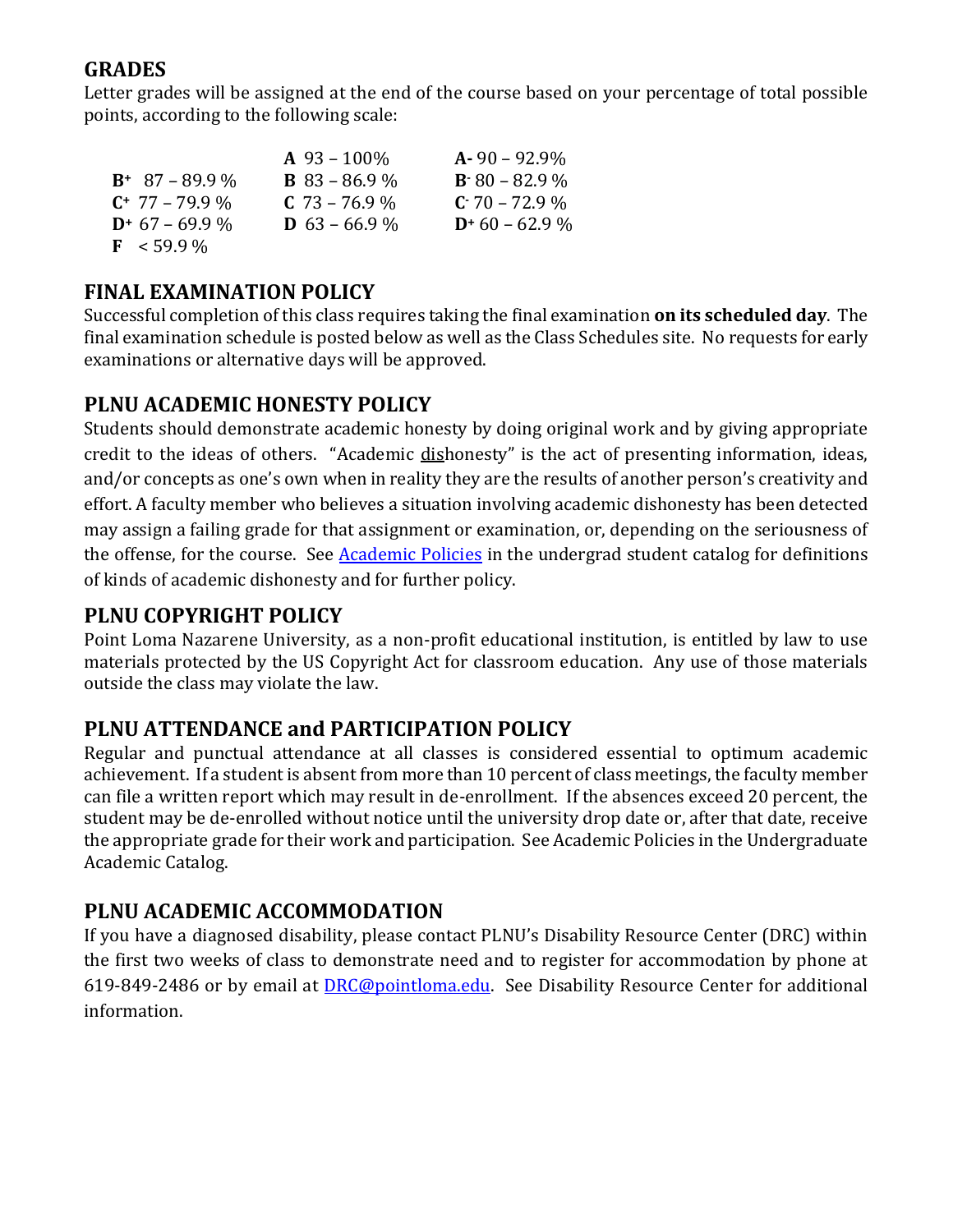# **CHE/BIO 450 TENTATIVE CLASS SCHEDULE**

| <b>WEEK</b> | <b>DATE</b> | <b>LECTURE TOPICS</b>                                                                    | <b>CHAPTERS</b>          | <b>LAB</b>                                                             |
|-------------|-------------|------------------------------------------------------------------------------------------|--------------------------|------------------------------------------------------------------------|
| Week 1      | Tues 08/29  | Welcome to Biochemistry<br><b>Pymol Homework Assigned</b>                                | ///////////////////////  | <b>NO LAB</b>                                                          |
|             | Wed 08/30   | <b>Introduction to Chapters 2 and 3</b>                                                  | Homework:<br>Reading     |                                                                        |
|             | Fri 09/01   | <b>Chapter 5: Primary Structure</b>                                                      | 5.1                      |                                                                        |
|             | Mon 09/04   | <b>LABOR DAY - No Class</b>                                                              | //////////////////////// | Myoglobin<br>Extraction                                                |
| Week 2      | Wed 09/06   | <b>Chapter 5: Primary Structure</b><br>Pymol assignment due by 5pm                       | $5.2 - 5.3$              |                                                                        |
|             | Fri 09/08   | <b>Chapter 6: 3-D Protein Structure</b><br><b>Chapter 2 and 3 Homework due by</b><br>5pm | $6.1 - 6.3$              |                                                                        |
|             | Mon 09/11   | <b>Amino Acid Quiz</b><br><b>Chapter 6: 3-D Protein Structure</b>                        | $6.4 - 6.7$              | Analysis of                                                            |
| Week 3      | Wed 09/13   | <b>Chapter 7: Protein Function</b>                                                       | $7.8 - 7.10$             | Myoglobin<br>Extraction                                                |
|             | Fri 09/15   | <b>Chapter 7: Protein Function</b>                                                       | $7.9 - 7.12$             | (go through lab<br>report rubric)                                      |
|             | Mon 09/18   | <b>Chapter 7: Protein Function</b>                                                       | $7.13 - 7.15$            | Exam 1<br>Chap 2/3, 5, 6,<br>and 7                                     |
| Week 4      | Wed 09/20   | Review Session, Chap 2, 3, 5, 7                                                          | //////////////////////// |                                                                        |
|             | Fri 09/22   | <b>Chapter 8: Enzymes</b>                                                                | $8.1 - 8.3$              |                                                                        |
|             | Mon 09/25   | <b>Chapter 8: Enzymes</b>                                                                | $8.4 - 8.6$              | $\beta$ -Galactosidase<br>Part 1 of 5<br>Lab Report 1<br>Due 9/29, 5pm |
| Week 5      | Wed 09/27   | <b>Chapter 8: Enzymes</b>                                                                | $8.7 - 8.9$              |                                                                        |
|             | Fri 09/29   | <b>Chapter 10: Membranes and Cell</b><br>Transport                                       | $10.4 - 10.4$            |                                                                        |
|             | Mon 10/02   | Quiz 2, Enzymes<br><b>Chapter 11: Metabolism</b>                                         | $11.1 - 11.3$            | $\beta$ -Galactosidase<br>Part 2 of 5                                  |
| Week 6      | Wed 10/04   | <b>Chapter 11: Metabolism</b>                                                            | $11.4 - 11.5$            |                                                                        |
|             | Fri 10/06   | <b>Chapter 12: Glycolysis</b>                                                            | $12.1 - 12.4$            |                                                                        |
| Week 7      | Mon 10/9    | <b>Chapter 12: Glycolysis</b>                                                            | $12.5 - 12.6$            | Exam 2<br>Chap 9, 10, 11,<br>12                                        |
|             | Wed 10/11   | <b>Review Session, Chap 8, 10, 11, 12</b>                                                | //////////////////////// |                                                                        |
|             | Fri 10/13   | Chapter 12: Glycogen metabolism<br>(Dr. Koudelka)                                        | $12.7 - 12.8$            |                                                                        |
| Week 8      | Mon 10/16   | Chapter 12: Glycogen metabolism<br>(Dr. Koudelka)                                        | 12.9                     | <b>NO LAB</b>                                                          |
|             | Wed 10/18   | Chapter 12: Glycogen metabolism                                                          | 12.10                    |                                                                        |
|             | Fri 10/20   | Fall Break Day - NO CLASS                                                                | //////////////////////// |                                                                        |
| Week 9      | Mon 10/23   | <b>Chapter 13:</b> Citric Acid Cycle                                                     | $13.1 - 13.2$            | $\beta$ -Galactosidase<br>Part 3 of 5                                  |
|             | Wed 10/25   | Chapter 13: Citric Acid Cycle                                                            | $13.3 - 13.5$            |                                                                        |